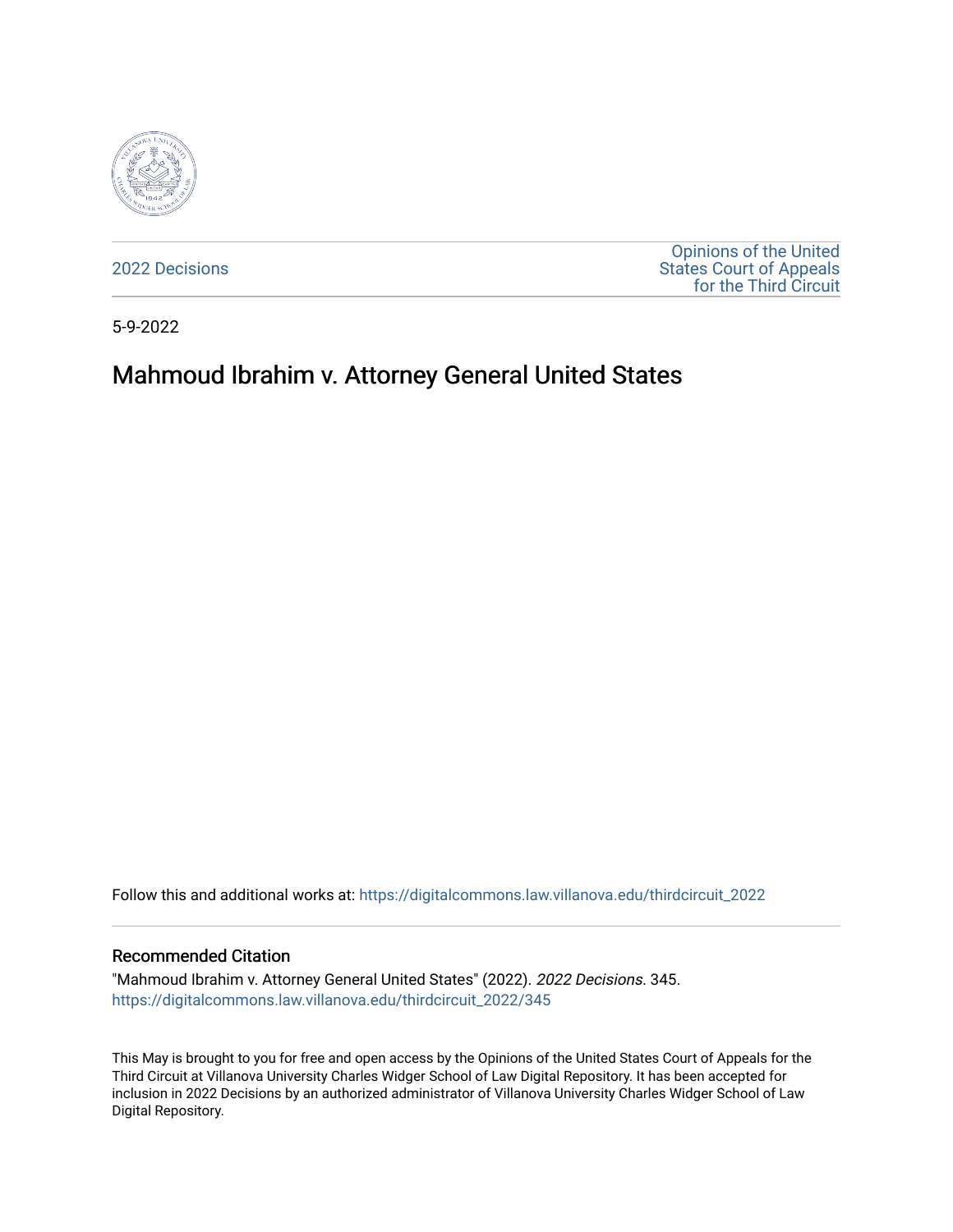## NOT PRECEDENTIAL

## UNITED STATES COURT OF APPEALS FOR THE THIRD CIRCUIT

\_\_\_\_\_\_\_\_\_\_\_\_\_\_

No. 21-1962 \_\_\_\_\_\_\_\_\_\_\_\_\_\_

## MAHMOUD MOHAMED AHMED IBRAHIM, Petitioner

v.

ATTORNEY GENERAL UNITED STATES OF AMERICA, Respondent

 $\mathcal{L}=\mathcal{L}^{\mathcal{L}}$ 

On Petition for Review of an Order of the Board of Immigration Appeals (A204-948-303) Immigration Judge: Nicholas Martz

Submitted Under Third Circuit L.A.R. 34.1(a) May 5, 2022

Before: CHAGARES, *Chief Judge*, GREENAWAY, JR., and PORTER, *Circuit Judges*.

(Opinion Filed: May 9, 2022)

\_\_\_\_\_\_\_\_\_\_\_\_\_\_

## OPINION\* \_\_\_\_\_\_\_\_\_\_\_\_\_\_

GREENAWAY, JR., *Circuit Judge*.

<sup>\*</sup> This disposition is not an opinion of the full Court and pursuant to I.O.P. 5.7 does not constitute binding precedent.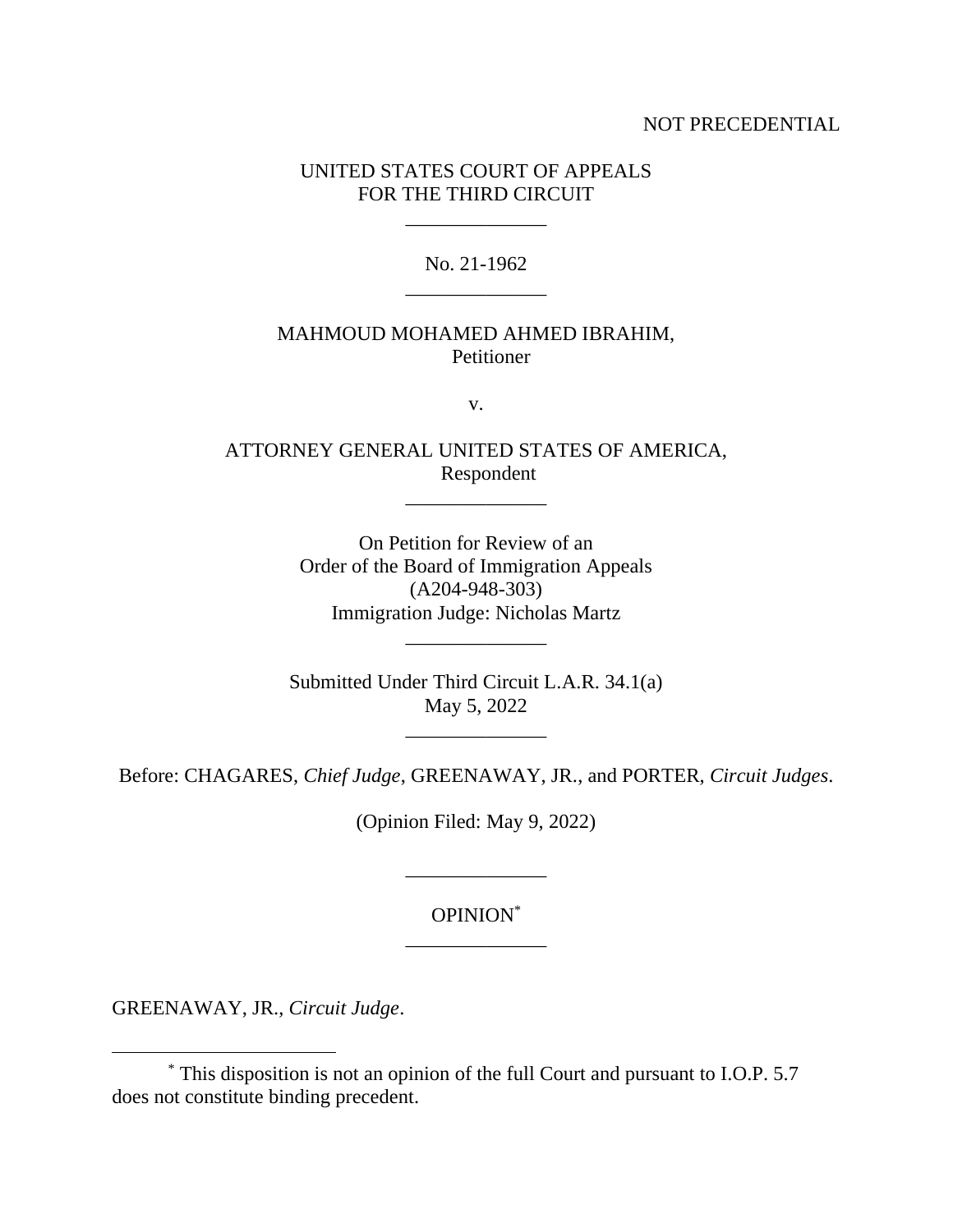Mahmoud Mohamed Ahmed Ibrahim petitions for review of the decision of the Board of Immigration Appeals ("BIA") dismissing his appeal of an immigration judge's ("IJ") denial of his application for withholding of removal and relief under the Convention Against Torture ("CAT"). For the reasons set forth below, we conclude we lack jurisdiction and will therefore dismiss the petition for review.

#### **I. Background**

Ibrahim, a native and citizen of Egypt, entered the United States in 2012. He overstayed his visa. After he admitted to the factual allegations in the Notice to Appear and conceded removability, Ibrahim sought withholding of removal and relief under the CAT. Before the IJ, he presented information alleging that he had suffered persecution and torture. The IJ concluded that Ibrahim did not establish eligibility for withholding of removal under 8 U.S.C. § 1231(b)(3)(A) or for protection under the CAT. The IJ also denied Ibrahim's request for voluntary departure.<sup>1</sup> The IJ attached to his opinion an addendum of law citing precedent from the Court of Appeals for the Fifth Circuit. Ibrahim appealed to the BIA.

Before the BIA, Ibrahim raised numerous issues, but made no mention of the IJ's citation to Fifth Circuit precedent. Relying on Third Circuit precedent, the BIA dismissed the appeal, agreeing with the IJ that Ibrahim did not meet his burden of proof for withholding of removal or for protection under the CAT. The BIA also agreed with

<sup>&</sup>lt;sup>1</sup> Ibrahim is not challenging the denial of voluntary departure before this Court.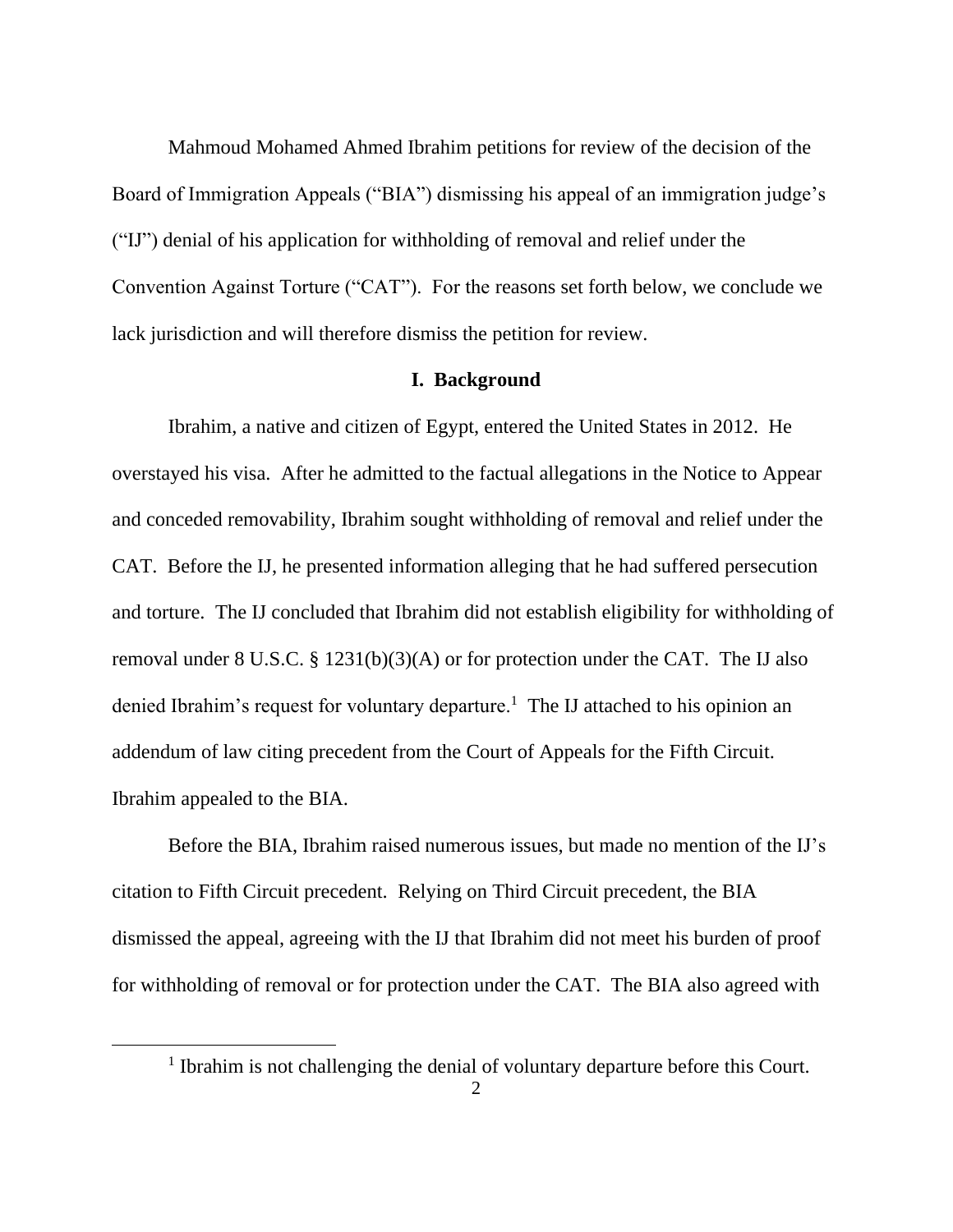the IJ's decision to deny voluntary departure. Ibrahim filed a timely petition for review.

Since Ibrahim only raises one issue before  $us$  – whether the IJ erred by attaching the addendum of law applying Fifth Circuit precedent to his oral decision – we need not discuss the specific facts Ibrahim presented in support of his applications for relief.

### **II. Discussion**

The BIA had jurisdiction pursuant to 8 C.F.R. §§ 1003.1(b)(3) and 1240.15. As to our jurisdiction,

[s]ection 1252(d)(1) provides for judicial review of final orders of removal "only if . . . the alien has exhausted all administrative remedies available to the alien as of right." Thus an alien is required to raise and exhaust his or her remedies as to each claim or ground for relief if he or she is to preserve the right of judicial review of that claim.

*Abdulrahman v. Ashcroft*, 330 F.3d 587, 594-95 (3d Cir. 2003) (quoting 8 U.S.C.

§ 1252(d)(1)). Essentially, "[a] noncitizen must exhaust [his] claim before the BIA for this Court to have jurisdiction over the claim." *Nkomo v. Att'y Gen.*, 986 F.3d 268, 272

(3d Cir. 2021).

"We do not, however, apply this [exhaustion] principle in a draconian fashion."

*Lin v. Att'y Gen.*, 543 F.3d 114, 121 (3d Cir. 2008). "As this Court has recognized, 'so

long as an immigration petitioner makes some effort, however insufficient, to place the

Board on notice of a straightforward issue being raised on appeal, a petitioner is deemed

to have exhausted [his] administrative remedies.'" *Joseph v. Att'y Gen.*, 465 F.3d 123,

126 (3d Cir. 2006) (quoting *Yan Lan Wu v. Ashcroft*, 393 F.3d 418, 422 (3d Cir. 2005)).

In addition,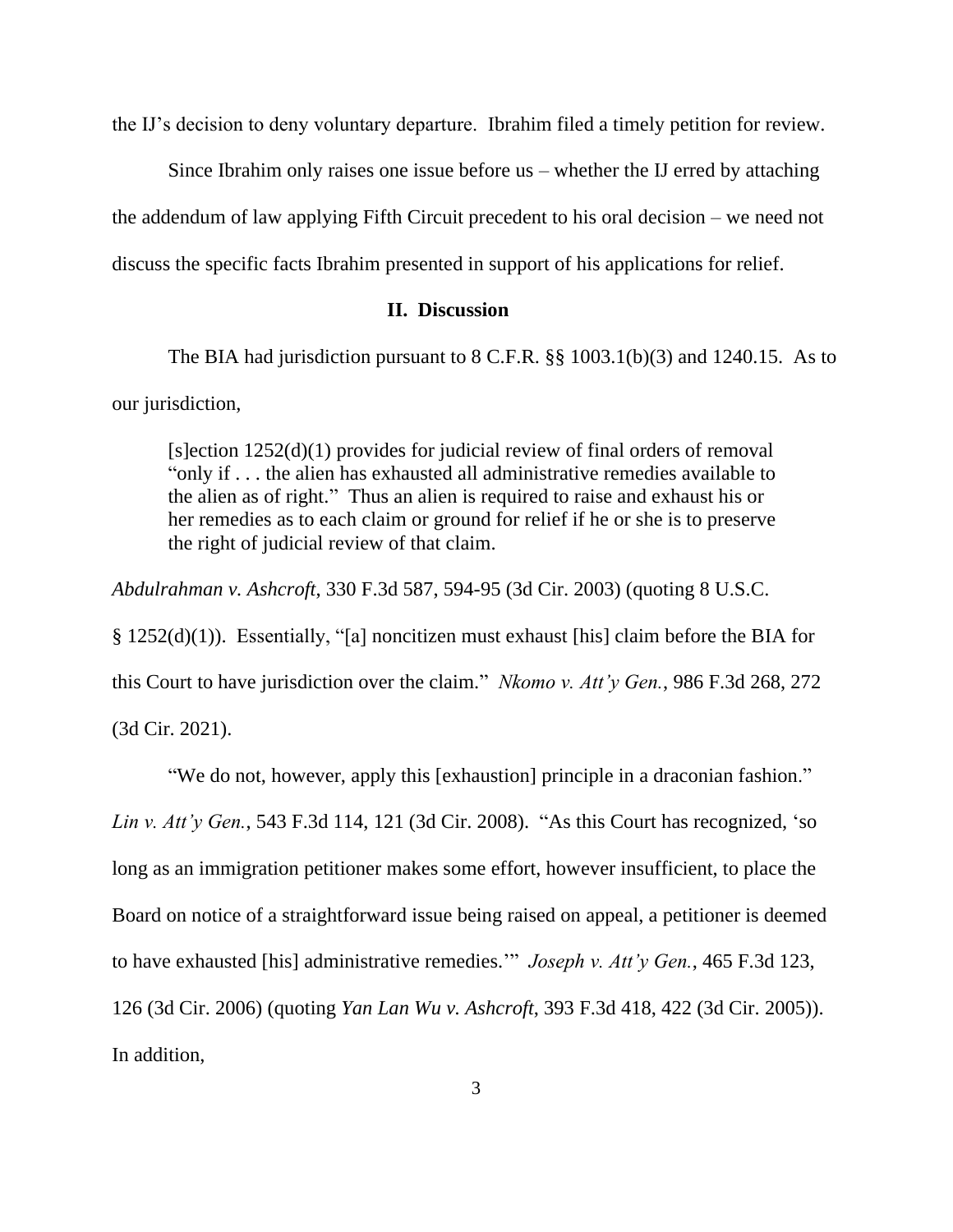we [have] conclude[d] that the identification of an issue in a party's notice of appeal satisfies the statutory requirement of exhaustion provided that the description of that issue in the notice sufficiently apprises the BIA of the basis for the appeal. Failure to address that issue in the brief subsequently filed with the BIA will not deprive us of jurisdiction.

*Hoxha v. Holder*, 559 F.3d 157, 159 (3d Cir. 2009). Further, we have found that we have jurisdiction when "the BIA *sua sponte* addressed and ruled on the unraised issue . . . on the merits, thereby exhausting the issue." *Lin*, 543 F.3d at 126.

Before the BIA, Ibrahim made no mention in either his notice of appeal or his brief of the IJ's attaching to his opinion an addendum of law based on Fifth Circuit precedent. Even reading his brief broadly, we cannot conclude that Ibrahim sufficiently put the BIA on notice of his current argument. While he cited Third Circuit cases, and even noted that "[b]ecause this case arose in the Third Circuit, the judge was bound by the analysis set forth in *Dutton Myrie v. Att'y Gen*.," A.R. 34, nowhere did he criticize, or even comment upon, the IJ's inclusion of an addendum of law based on Fifth Circuit precedent. This deficiency is fatal to Ibrahim's claim. We lack jurisdiction when exhaustion has not occurred.<sup>2</sup>

In an effort to salvage this issue before us, Ibrahim argues that his failure to raise the argument before the BIA "qualifies as [an] exception to the waiver of issues not raised in the Appellate brief." Pet'r's Br. 13. Rather than presenting a waiver of an argument, Ibrahim's failure to raise the issue before the BIA is a jurisdictional defect that

<sup>&</sup>lt;sup>2</sup> Since the BIA did not raise the issue sua sponte, exhaustion is not satisfied.